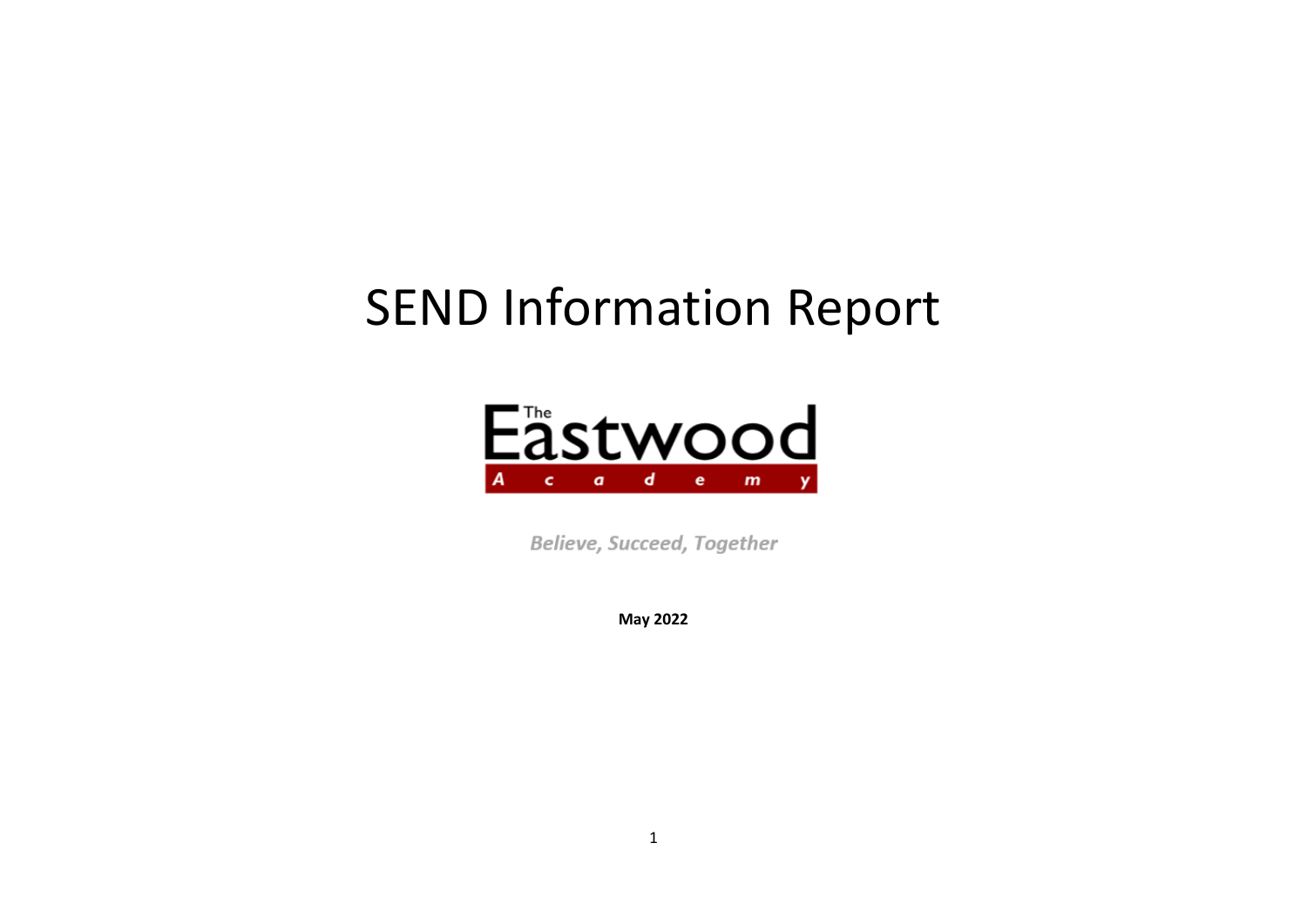## **1.0 Frequently Asked Questions (FAQ)**

## **Q1. Where can I get more information with regards to admissions?**

Refer to the Academy's [Admissions Arrangements](http://www.eastwoodacademy.co.uk/docs/Admission%20Arrangements21.pdf)

For further information, e-mail [admissions@eastwood.southend.sch.uk](mailto:admissions@eastwood.southend.sch.uk) or call Mrs. S. Lynn on 01702 524341

The Academy encourages all new prospective pupils (and parents) to visit the school site.

For pupils with SEND, the Academy will:

- Work closely with primary schools, so that pupils and parents can visit to observe a typical school day and to meet relevant staff.
- Hold meetings with the SENCO and other SEND and pastoral staff, allowing time for parents to reflect and talk through the specific needs of their child and to enable the creation of a 'Pupil Passport' to support the child on arrival at the Academy.
- Encourage parents to visit a variety of schools, to ensure a balanced perspective.

In terms of the arrangements for the admission of disabled pupils, refer to th[e Accessibility Plan](http://www.eastwoodacademy.co.uk/docs/Accessibility%20Plan20.pdf) an[d Equality Policy.](http://www.eastwoodacademy.co.uk/docs/EPAT%20Equality%20Policy20.pdf)

## **Q2. Who is the named SENCO and how can they be contacted?**

Mr. Y. Moyet is the Senior Leader responsible for SEND and the designated SENCO. The Deputy SENCO is Ms. H. Walden.

E-mail: [YMoyet@eastwood.southend.sch.uk](mailto:YMoyet@eastwood.southend.sch.uk) or Tel: 01702 524341

E-mail: [HWalden@eastwood.southend.sch.uk](mailto:HWalden@eastwood.southend.sch.uk) or Tel: 01702 524341

## **Q3. What should I do if I think my child has special educational needs?**

Your main point of contact at the Academy is your child's Pastoral Lead (Head of House) who will be able to discuss your initial concerns. An e-mail contact list is available on the Academy's website - [Contact List.](http://www.eastwoodacademy.co.uk/index.php/contact-us/pastoral-e-mail-directory) Alternatively, you could e-mail Mr. Y. Moyet - [YMoyet@eastwood.southend.sch.uk](mailto:YMoyet@eastwood.southend.sch.uk)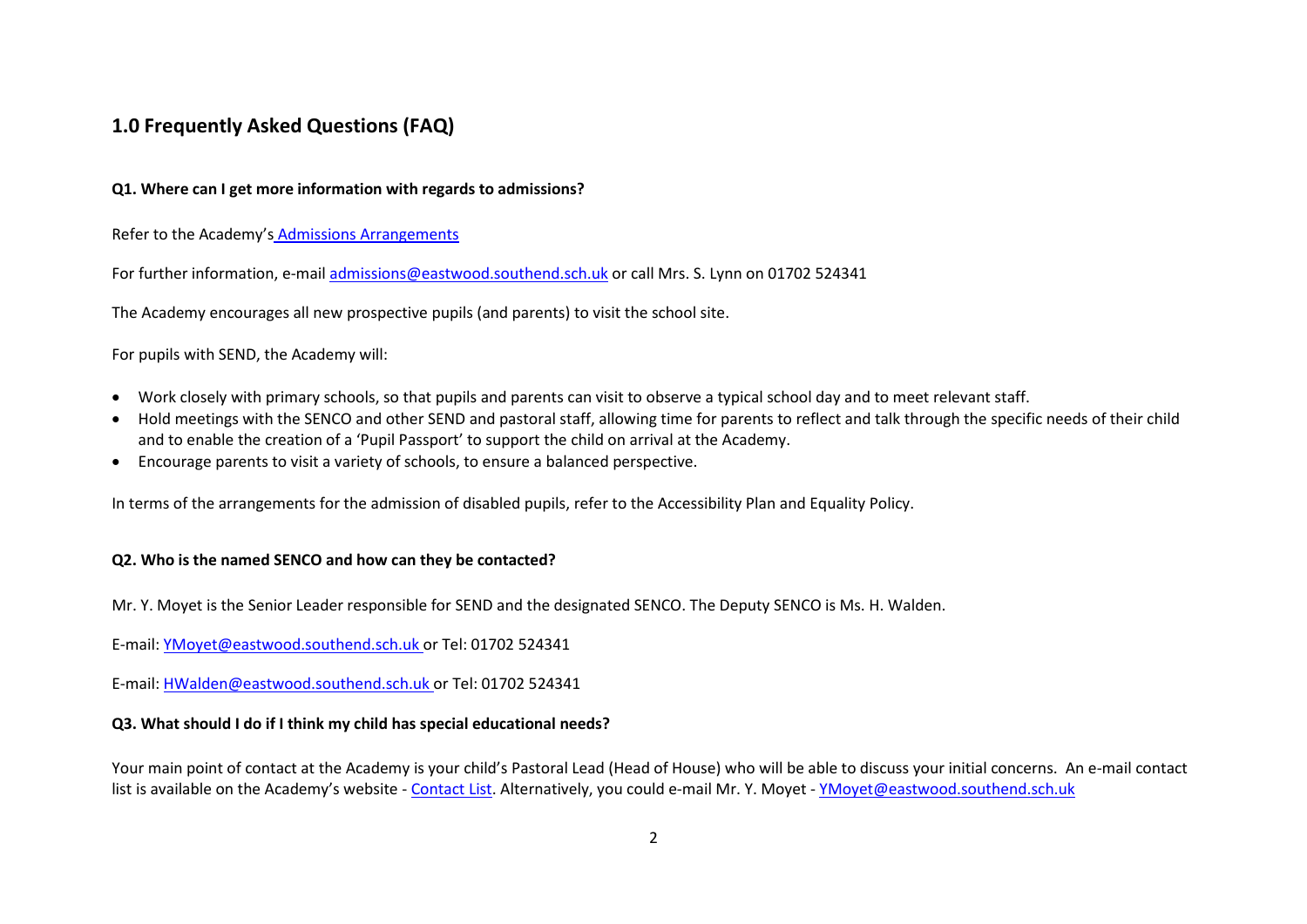## **Q4. What is the 'Local Offer'?**

All schools must co-operate with the Local authority in the development and review of the Local Offer as set out in Chapter 4 of the [SEND Code of Practice](https://assets.publishing.service.gov.uk/government/uploads/system/uploads/attachment_data/file/398815/SEND_Code_of_Practice_January_2015.pdf) and the associated Special Educational Needs and Disability Regulations 2014 (Part 4). The Academy has contributed to the Local Offer through attendance at training workshops.

A 'Local Offer' gives children and young people with SEND (and their families) information about what support services the LA think will be available in their local area. The Local Offer is published as part of the SEND reforms under the Children and Families Act 2014 and will be developed and reviewed over time, with the involvement of children, parents and service providers.

Southend: <https://livewellsouthend.com/> Essex: <http://www.essexlocaloffer.org.uk/>

## **Q5. What additional information and support is available to me?**

- Independent Parental Special Education Advice (PSEA): [www.ipsea.org.uk](http://www.ipsea.org.uk/)
- SHIP Advisory and Advocacy Service <https://livewellsouthend.com/>
- The National Autistic Society.
- Southend Educational Psychology Service.
- School Nurse Team[: http://www.southendhospitals.nhs.uk/schoolnursing](http://www.southendhospitals.nhs.uk/schoolnursing)
- Southend Young Carers.
- Police Community Support Officers: [http://www.wdsp.co.uk/communitysafety/anti-social-behaviour/community-safety-patrolling-officers/police](http://www.wdsp.co.uk/communitysafety/anti-social-behaviour/community-safety-patrolling-officers/police-community-support-officers/)[community-support-officers/](http://www.wdsp.co.uk/communitysafety/anti-social-behaviour/community-safety-patrolling-officers/police-community-support-officers/)
- Winston's Wish, a national charity supporting families that have been bereaved[: http://www.winstonswish.org.uk/](http://www.winstonswish.org.uk/)
- Simon Says, a local charity supporting families that have been bereaved:<http://www.simonsays.org.uk/>
- Child and Adolescent Mental Health Service (CAMHS).
- Local Paediatricians.
- Local Occupational Therapists:
- Local Physiotherapists.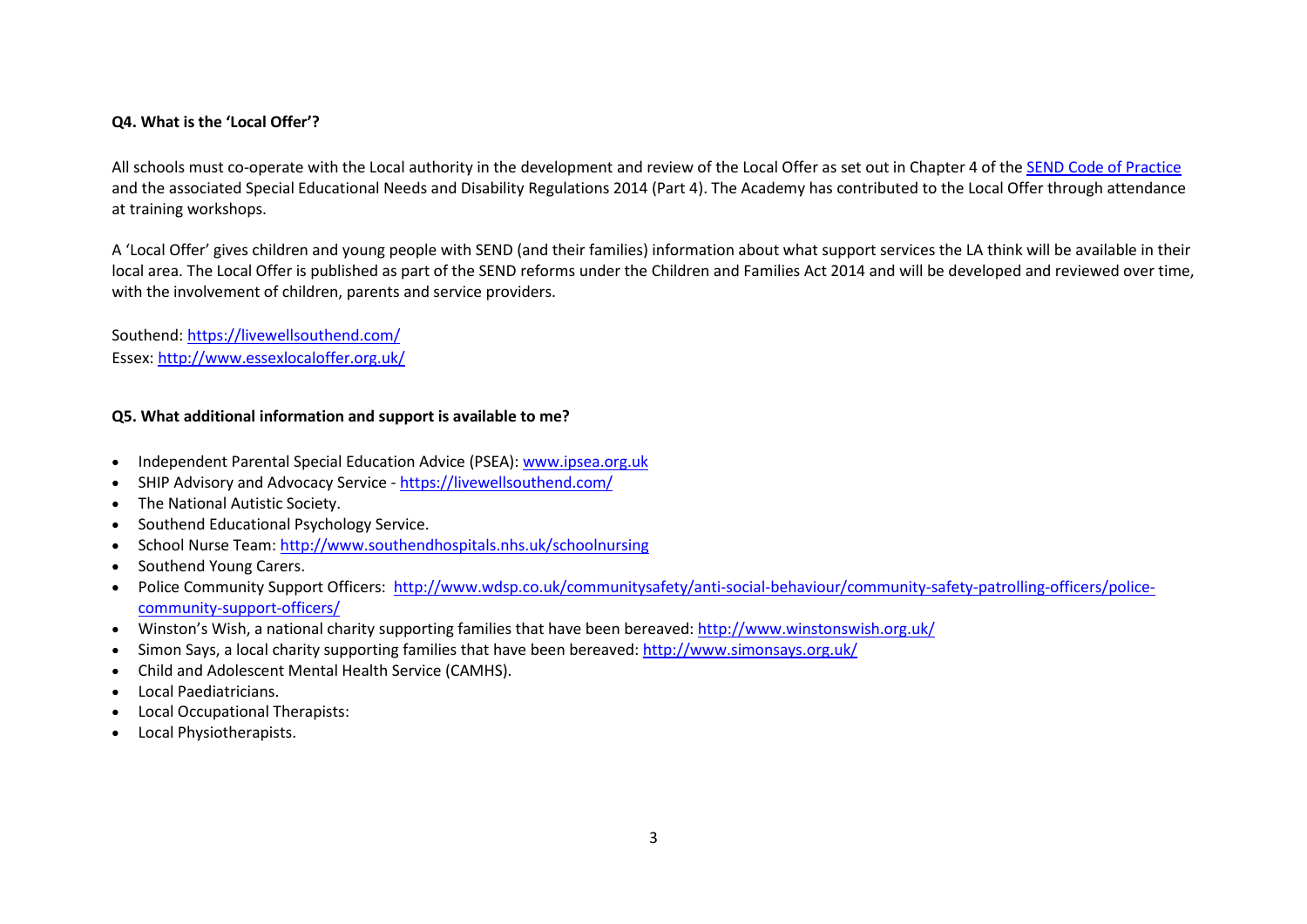## **Q6. What specialist support services are available to support pupils with SEND?**

- Educational Psychology.
- SENSS (Special Educational Needs Support Services), who support students with communication and language needs, sensory, and physical needs.
- Child and Adolescent Mental Health Services (CAMHS).
- Southend Inclusion Team.
- Various NHS therapy services.
- Children's Social Care.
- NHS School Nurse.
- BACP School Counsellor.

## **Q7. What expertise and training have staff received?**

The current SENCO is an experienced Assistant Principal and is supported by his predecessor who was the SENCO at the Academy for over 20 years.

All staff within the Learning Support Faculty have received training on a variety of topics that affect pupils with SEND, including conditions affecting current pupils attending the Academy.

All teaching and support staff have received training in Quality First Teaching to meet the needs of all pupils.

The Academy acknowledges that part of staff training will come from listening to and working closely with parents and listening to pupils and value their input to regular review meetings to keep our information up to date.

Where specialist expertise is needed, this is secured through appropriate providers and/or professionals.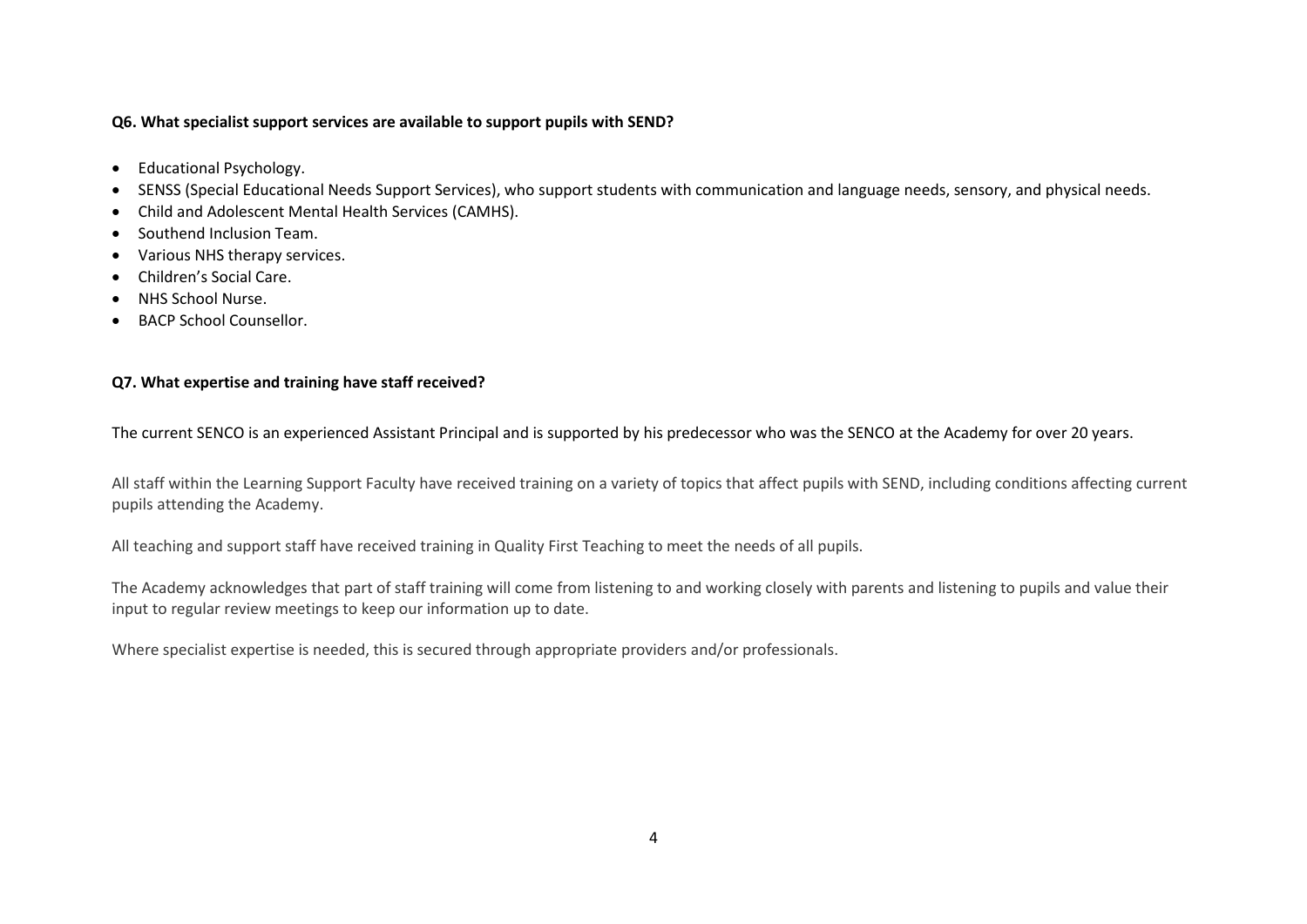## **Q8. How does the Academy know if a pupil has SEND?**

There are four types of SEND as outlined in the [SEND Code of Practice](https://assets.publishing.service.gov.uk/government/uploads/system/uploads/attachment_data/file/398815/SEND_Code_of_Practice_January_2015.pdf)

- Communication and interaction needs this includes pupils who have speech, language and communication difficulties, slower processing difficulties and includes pupils with autism spectrum conditions.
- Cognition and learning needs this includes pupils who have learning difficulties and specific learning difficulties e.g. dyslexia, dyspraxia and dyscalculia.
- Social, emotional and mental health needs.
- Sensory and/or physical needs this includes pupils who have visual or hearing needs, or a physical disability that affects their learning.

If a pupil has SEND, then their needs will fit into one or more of the above categories.

The Academy identifies and assess pupils with SEND as early and as thoroughly as possible using information and guidance in th[e SEND Code of Practice](https://assets.publishing.service.gov.uk/government/uploads/system/uploads/attachment_data/file/398815/SEND_Code_of_Practice_January_2015.pdf) and [Southend SEND Shared Expectations](http://www.southendlearningnetwork.co.uk/Page/16105)

Parents and pupils are fully involved in the identification and assessment of SEND and the Academy strives for close cooperation between all agencies concerned, using a multi-disciplinary approach.

The Academy will have an early discussion with the pupil and their parents when identifying whether they need SEND provision. These conversations will make sure that:

- Everyone develops a good understanding of the pupil's areas of strength and difficulty.
- The Academy takes into account the parents' concerns.
- Everyone understands the agreed outcomes sought for the child.
- Everyone is clear on the next steps.

Notes of these early discussions will be added to the pupil's record and given to their parents. The Academy will formally notify parents when it is decided that a pupil will receive SEN support.

The Academy recognises that pupils make progress at different rates and not always in a steady linear pattern. Therefore, pupils are identified as having SEND in a variety of ways, including the following: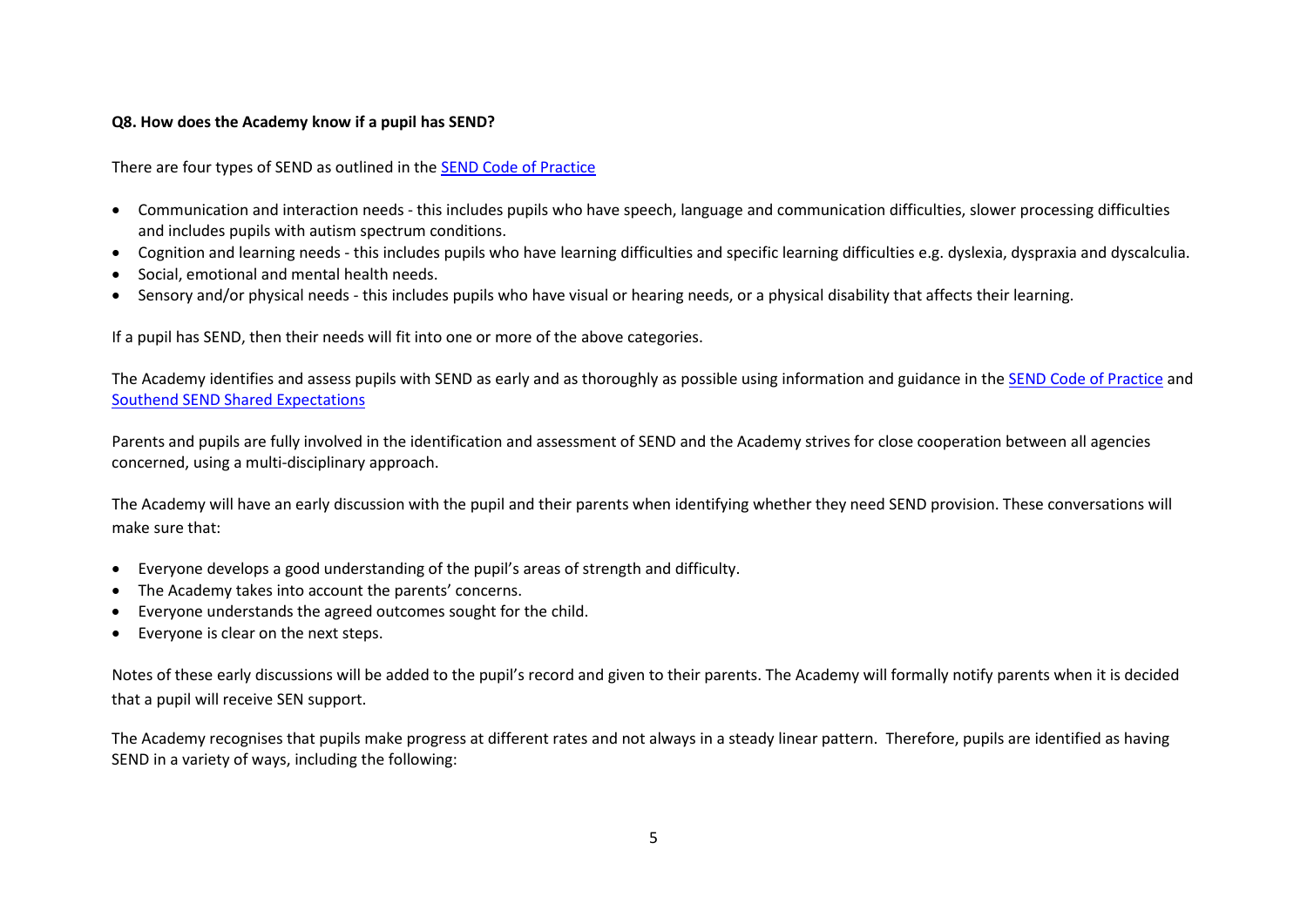- Liaison with primary school/previous school.
- The pupil performing significantly below expected levels.
- Concerns raised by a parent.
- Concerns raised by a teacher.
- Liaison with external agencies.

If a pupil is identified as having SEND then their name will be added to the SEND Register, but the Academy recognises that pupils' needs may change over time and provision will reflect this. The aim of any additional provision is for the pupil to achieve age expectations and/or their Forecast Grade, so once they reach this threshold, they may be removed from the SEND Register. If they fall behind again at any point, then they may be added to the register again.

When deciding whether special educational provision is required, we will start with the desired outcomes, including the expected progress and attainment, and the views and the wishes of the pupil and their parents. We will use this to determine the support that is needed and whether we can provide it by adapting our core offer, or whether something different or additional is needed.

## **Q9. How will the Academy support my child?**

Teachers are responsible and accountable for the progress and development of **all** the pupils in their class. They are trained to teach children with all types of additional learning requirements and are responsible for making the curriculum accessible to all pupils.

High quality teaching is the Academy's first step in supporting pupils with SEND. This will be differentiated for individual pupils.

The SENCO is responsible for ensuring that:

- Teachers understand pupils' needs.
- Teachers are trained in meeting those needs.
- Teachers have support in planning to meet pupils' needs.
- The quality of teaching for pupils with SEND and provision across the Academy is efficiently managed.

Sometimes, some pupils require additional support to make progress across the curriculum because they are significantly below the expectations for their age and/or Forecast Grade. The SENCO is then responsible for organising intervention for an individual, or small group of pupils, which might include one of the following provisions: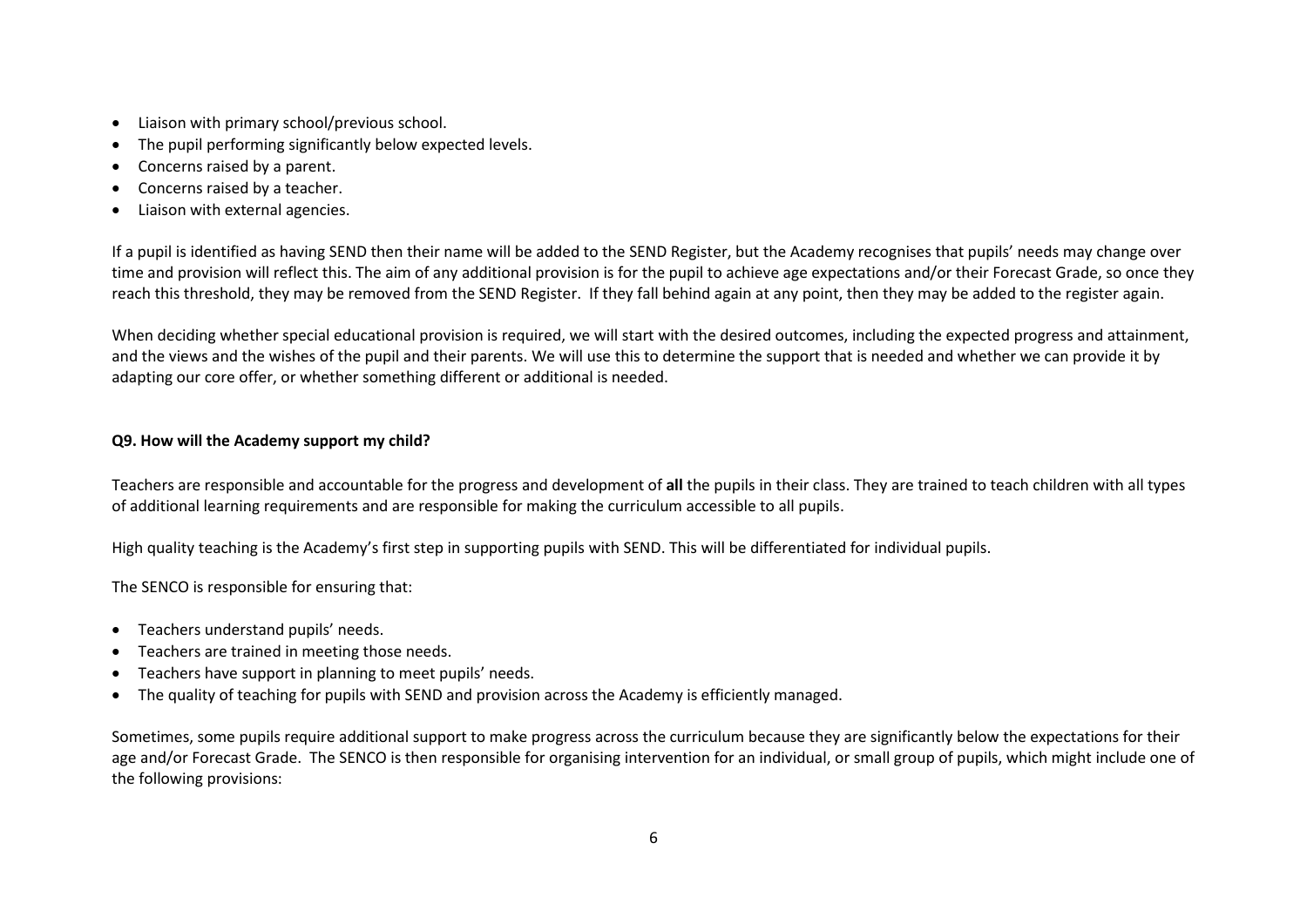- Additional support in the classroom departments have LSAs who support the teacher in the classroom. The SENCO is also able to direct a limited amount of 'hours' of additional support in the classroom, in cases where there is evidence that pupils are significantly below the expectations for their age and/or Forecast Grade.
- Withdrawal when pupils come out of some lessons for pre-arranged sessions with LSAs on, for example, handwriting, reading, numeracy, study skills, organisation skills, social skills, mentoring, counselling etc.
- Disapplication if long-term intervention is needed, a pupil can sometimes be disapplied from a subject on the National Curriculum in order to allow time for intensive support with learning.
- Education recovery programme as part of the Government's [White Paper](https://assets.publishing.service.gov.uk/government/uploads/system/uploads/attachment_data/file/1063602/Opportunity_for_all_strong_schools_with_great_teachers_for_your_child__print_version_.pdf) 'Parent Pledge'.

The Academy meets the needs of all pupils with SEND by offering appropriate and flexible forms of educational provision, by the most efficient use of all available resources.

The Academy maintains up to date knowledge of current SEND good practice and methodology in order to offer support and training in these areas to all staff in the school.

## **Q10. Who will explain provision to me?**

- Information about the provision in individual subjects can be discussed with subject teachers during annual parents' consultation evenings but teachers can meet with parents at any point in the school year to discuss pupils' progress.
- In the case of individual or small group interventions, the SENCO will write to parents explaining the aims of the intervention. Letters, phone calls, Parentmail texts or emails will be used to keep parents updated on their child's progress and discuss support in more detail, if required.

## **Q11. How will the curriculum be adapted to my child's needs?**

Subject teachers are responsible for planning lessons that are accessible to and differentiated for every pupil. In the majority of curriculum areas, pupils are grouped by levels of attainment, whilst other curriculum areas are taught in mixed attainment groups. Pupils are entitled to participate in all areas of the curriculum and it is the subject teacher's role to differentiate resources and activities to ensure the pupil can access the learning. This can mean teachers plan: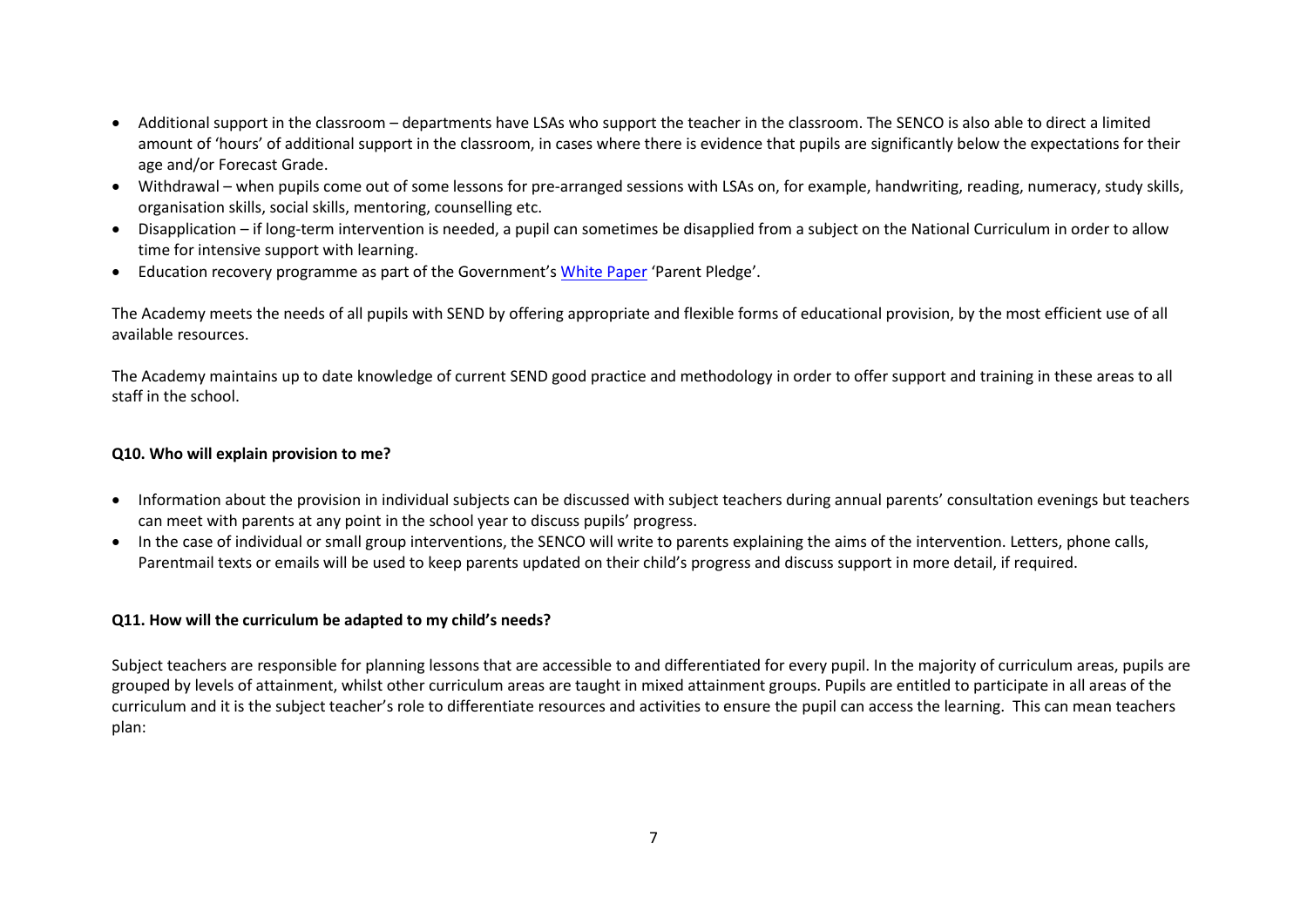- Visual, auditory or kinaesthetic activities.
- Small group or 1:1 learning with an LSA.
- Pre-teaching content or vocabulary.
- Over-learning topics.
- To set alternative activities for home learning.
- To provide specially targeted texts and resources appropriate for pupils' reading ages.
- To provide additional apparatus or materials.
- To adapt and adjust resources and materials to make them accessible for pupils with specific learning difficulties.
- To use recommended aids e.g. laptops, coloured overlays, visual timetables, larger font, etc.

The Academy has a designated area – Learning Enhancement Suite – where pupils can work with LSAs on a 1:1 and/or small group basis.

The Academy provides a 'Home Learning Club' (Homework Club) which runs from 3.15 -4.15 p.m. (Monday-Friday) and is operated by the Academy's SEND Department.

At Key Stage 4, pupils choose from a range of GCSE courses which help to prepare them for the next stages in their education, training, employment or selfemployment. Pupils and parents are offered advice and careers guidance at the appropriate time to help make these important decisions.

## **Q12. How does the Academy know how my child is progressing?**

In broad terms, the Academy follows the graduated approach and the four-part cycle of **assess, plan, do, review**.

The class or subject teacher will work with the SENCO to carry out a clear analysis of the pupil's needs. This will draw on:

- The teacher's assessment and experience of the pupil.
- Their previous progress and attainment and behaviour.
- Other teachers' assessments, where relevant.
- The individual's development in comparison to their peers and national data.
- The views and experience of parents.
- The pupil's own views.
- Advice from external support services, if relevant.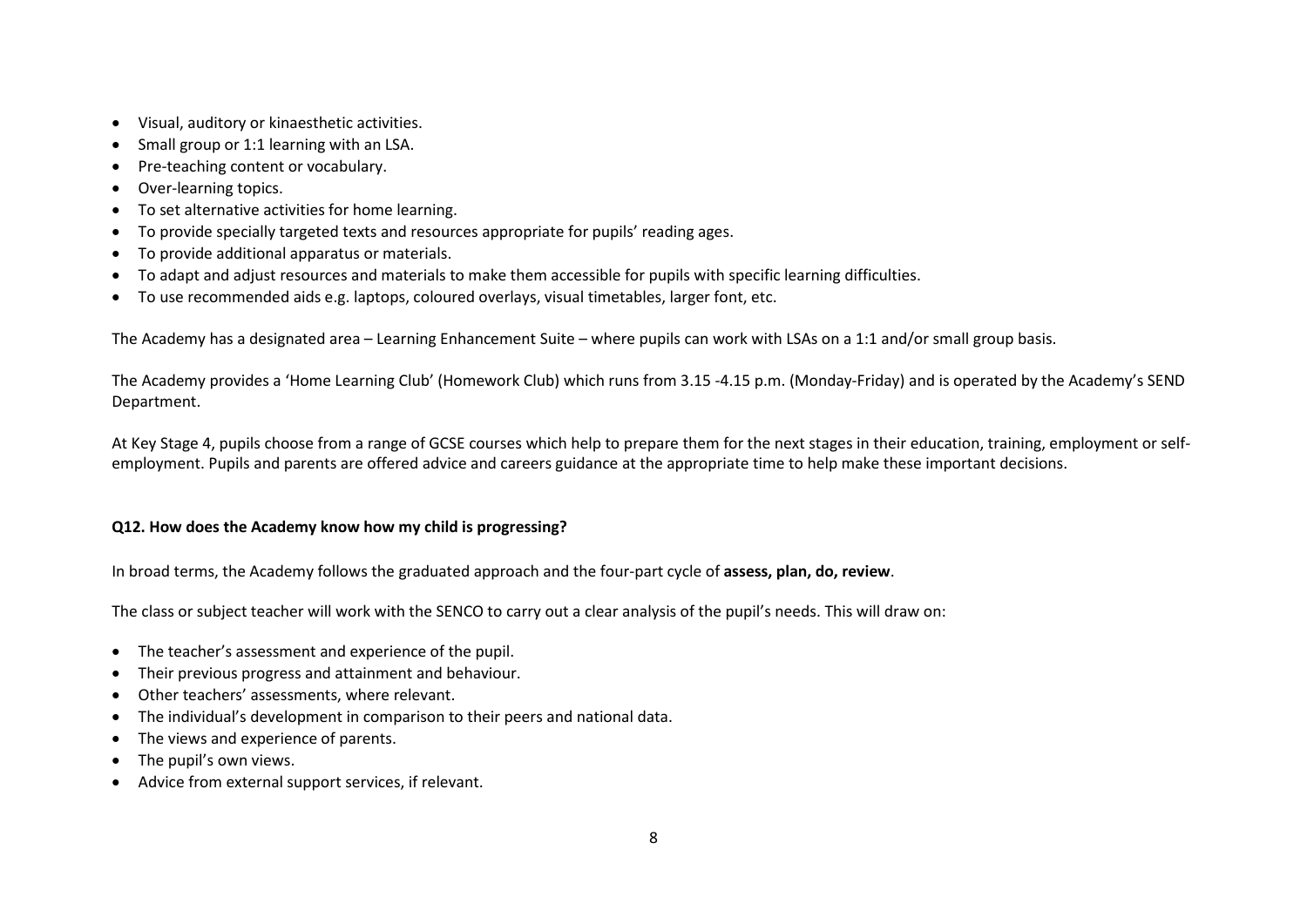Teachers, as part of Teachers' Standards, monitor and review all pupils' progress throughout the year. The whole school system used at the Academy is the Pupil Achievement Tracker (PAT). This involves:

- Data collection each half term, from all teachers, showing the current level of attainment of all the pupils that they teach. This means that teachers and middle and senior leaders in each subject area can track the progress of pupils across the school year and intervene if pupils experience difficulties.
- In the case of intervention programmes, progress is reviewed every half term, which might include testing or screening. These programmes are reviewed by the SENCO and senior leaders, who use the information to plan and design the next half term's intervention programme.
- In-class additional support is reviewed weekly by the SENCO.
- LSAs and teachers work together on a day-to-day basis, planning and reviewing lessons.
- Teachers are observed termly during formal (PM) lesson observation cycles.
- The Vice Principal responsible PAT provides guidance curriculum leaders regarding planning the curriculum delivery and additional support.
- The Academy takes every opportunity to 'celebrate success' and informs parents accordingly.

**Q13. How will I know how my child is doing and how will you help me to support my child's learning? What opportunities will there be for me to discuss my child's progress?**

The Academy offers an 'open door policy' where parents are welcome to make an appointment to meet with either a Head of Department and/or teacher to discuss how their child is progressing. An e-mail contact list is available on the Academy's website - [Contact List](http://www.eastwoodacademy.co.uk/index.php/contact-us/pastoral-e-mail-directory) 

Planned arrangements for communicating between school and home include:

- Every pupil has a planner which travels between home and school every day so that so that comments from parents and teachers can be shared and responded to as needed.
- Each year group has at least one parents' consultation evening each year, when all subject teachers are available to meet with parents and discuss attainment and progress.
- Each year group receives an annual report which is dispatched proximate to the parents' consultation evening.
- If your child has an Education, Health and Care Plan (EHCP), then there are legal requirements for at least one formal meeting each year (the Annual Review) organised by the SENCO and attended by parents, teachers and outside agencies involved in the pupil's education.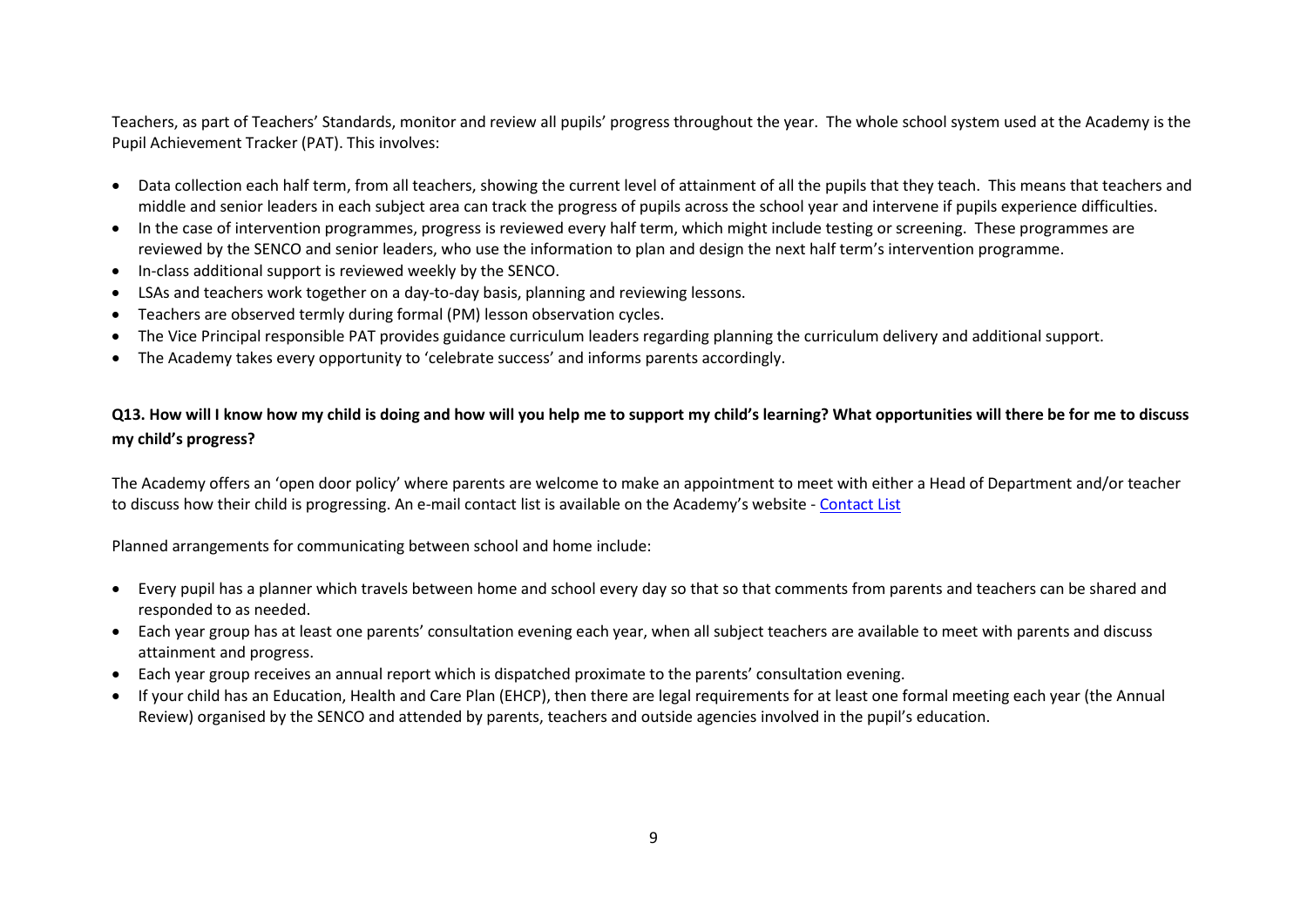## **Q14. How does the Academy support the emotional and social development of pupils with SEND?**

The Academy operates a zero tolerance approach to behaviour management – refer to [Behaviour and Discipline Policy](http://www.eastwoodacademy.co.uk/docs/Behaviour%20and%20Discipline%20Policy20.pdf)

The Academy also recognises that SEND pupils are a vulnerable group and takes appropriate preventative and progressive measures in regards to bullying – refer to the Anti-bullying Policy in the [Behaviour and Discipline Policy.](http://www.eastwoodacademy.co.uk/docs/Behaviour%20and%20Discipline%20Policy20.pdf) The Academy has a zero-tolerance approach to bullying and listens to the views of pupils with SEND to proactively prevent acts of bullying.

Pupils are assigned a Tutor, Head of House and SLT Link who are responsible for their pastoral support.

The Academy commissions the LA Attendance Support Service to assist with maintaining high levels of attendance.

The Academy seeks to engage parents early and regularly to support them in the management of their child.

The Academy has an extensive First Aid qualified group of staff that, together with the Head of House, make judgements with regards to a pupil's health and wellbeing.

The Academy has a well-established Student Leadership Team and Student Council which support pupils. Pupils with SEND are encouraged to be part of the Student Council and to take on positions of responsibility e.g. Form Captain, Subject Ambassador, Prefect etc.

Pupils with SEND are encouraged to attend Homework Club and become involved in extra-curricular activities which promote teamwork/building friendships etc.

The Academy employs a BCAP qualified counsellor who operates an internal counselling service.

The Academy also works with other bodies, including health and social care bodies, local authority support services and voluntary sector organisations, in meeting SEND pupils' need and supporting their families e.g. EHFSA referrals - [http://www.southend.gov.uk/southendchildren/info/1/early\\_help](http://www.southend.gov.uk/southendchildren/info/1/early_help)

The Academy has arrangements in place for supporting LAC SEND pupils – refer to [Looked-after Children Policy.](http://www.eastwoodacademy.co.uk/docs/LAC%20Policy20.pdf)

Pupils with medical conditions are supported through [Supporting Pupils with Medical Conditions Policy.](http://www.eastwoodacademy.co.uk/docs/Supporting%20Pupils%20with%20Medical%20Conditions%20Policy20.pdf)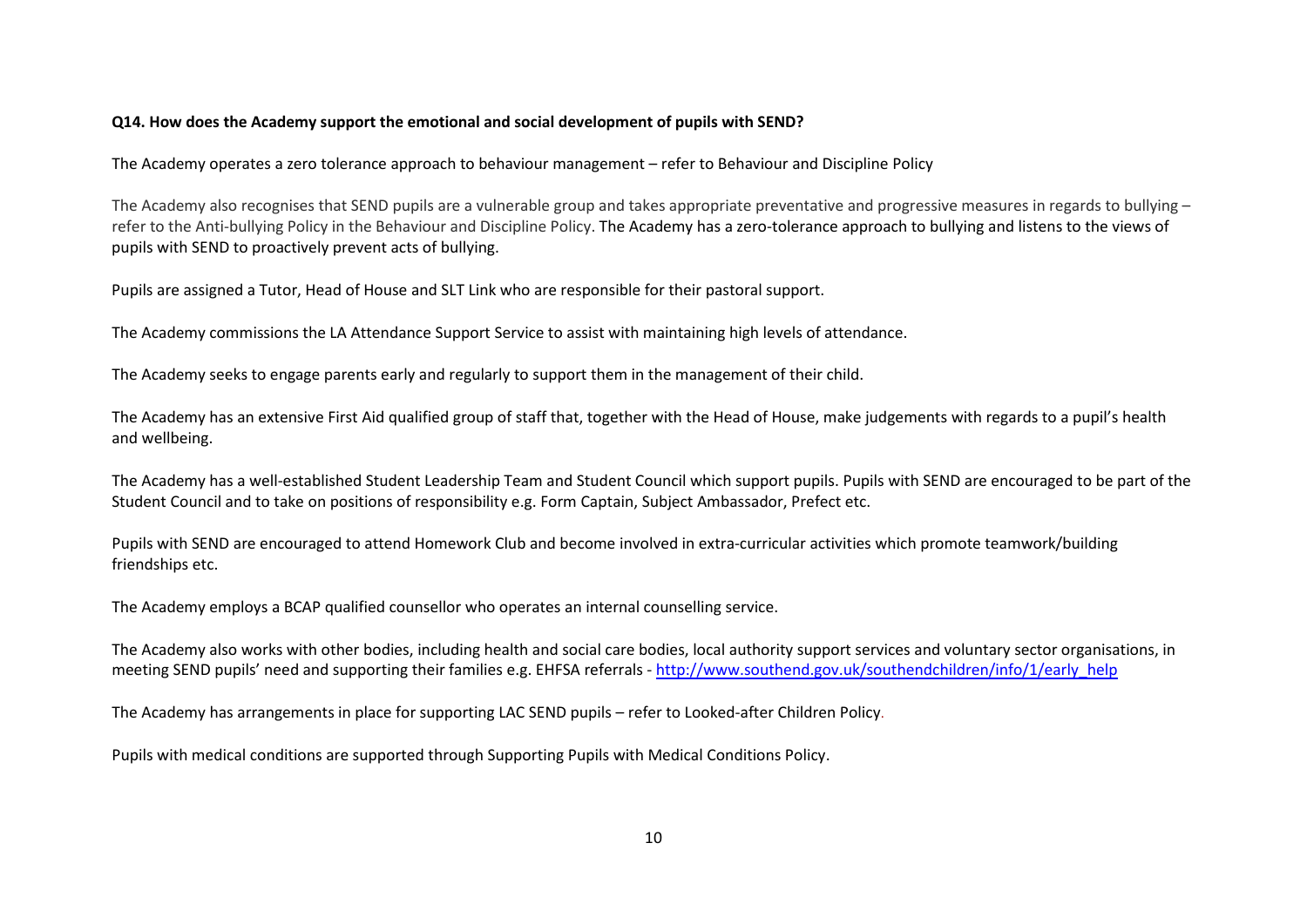## **Q15. How will my child be able to contribute their views?**

Pupils' views are highly valued at the Academy and their opinions are sought on many areas of school life, as well as their own learning. The Academy uses a variety of methods for seeking pupils' views:

- Arrangements are in place for consulting pupils with SEND about their education. Views of EHCP pupils will be sought, listened to and recorded, prior to review meetings. Further, in respect to pupils receiving SEND Support, the Academy commits to talking to pupils and parents regularly to set clear outcomes and review progress towards them, which will involve meeting with parents at least 3 times a year.
- The Student Leadership Team (StLT) and School Council.
- Annual pupil questionnaire.
- Pupils leaving the school are offered the chance to complete an exit questionnaire, which asks for their views on their experience at the Academy and their suggestions for changes to improve or develop pupils' experiences.

## **Q16. How will my child be included in activities outside the classroom including school trips?**

All pupils are entitled to be included in all parts of the school curriculum and the Academy aims for all pupils to be included on school trips; the Academy will endeavour to provide the necessary support to ensure that this is successful.

A risk assessment is carried out prior to any off-site activity to ensure everyone's health and safety is not be compromised. This may include specialist advice, where relevant. In the unlikely event that it is considered unsafe for a pupil to take part in an activity, then alternative activities which will cover the same curriculum areas will be provided in school.

#### **Q17. How accessible is the Academy environment?**

Refer to the [Accessibility Plan.](http://www.eastwoodacademy.co.uk/docs/Accessibility%20Plan20.pdf) The site has recently been adapted so that the vast majority of areas can be reached via permanent ramps, meaning that the ground floors of the majority of the buildings are accessible for wheelchair users or those with impaired mobility.

The site has three disabled toilets – front, middle and back of the Academy.

There are two car parks on site – front and back. Both have parking bays for disabled badge holders, marked clearly in yellow paint.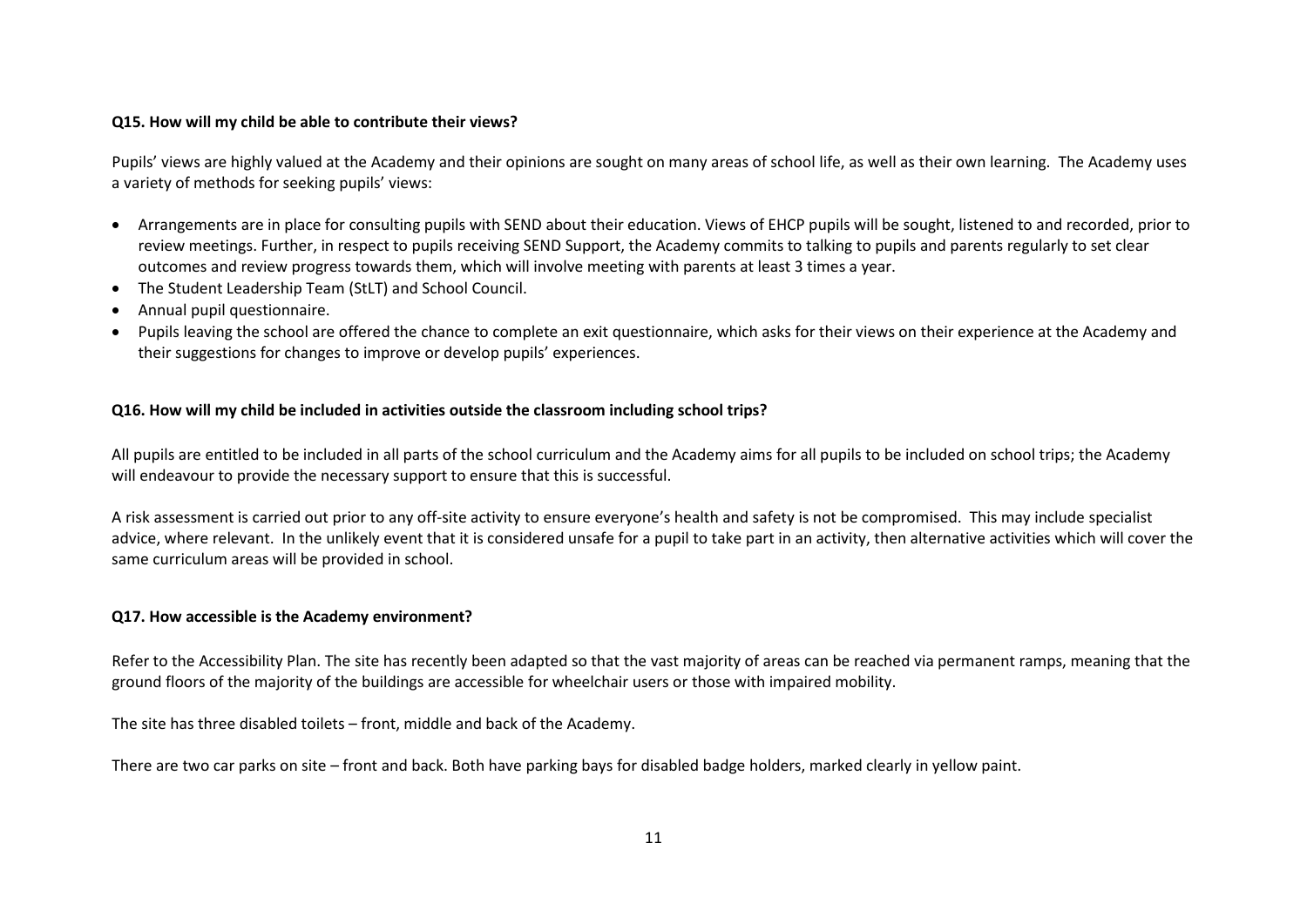## **Q18. How will the Academy prepare and support my child when joining the school and transferring to college or a training provider?**

#### **Key Stage 2 –Key Stage 3**

All pupils who have accepted a place at the Academy are invited to two induction events in June and July.

The SENCO visits feeder primary schools to meet pupils, gather information from Year 6 teachers and support staff, and to offer informal 'question and answer' sessions for parents.

Teachers are provided with information about all new pupils' needs, strengths and background before the end of Year 6.

For those pupils who did not meet the Expected Standard at Key Stage 2, they are directed into a education recovery programme as part of the Government's [White Paper](https://assets.publishing.service.gov.uk/government/uploads/system/uploads/attachment_data/file/1063602/Opportunity_for_all_strong_schools_with_great_teachers_for_your_child__print_version_.pdf) 'Parent Pledge'.

Every pupils' school file is passed on to the Head of House, (or, in the case of pupils with SEND, the SENCO) at the start of Year 7.

#### **Key Stage 3 - Key Stage 4**

At KS4 pupils choose from a range of GCSE courses which help to prepare them for the next stages in their education, training, employment or selfemployment. Pupils and parents are offered advice and careers guidance at the appropriate time to help make these important decisions.

#### **Key Stage 4 - Key Stage 5**

All pupils in Year 11 are provided with independent careers advice to help them plan routes for education, training, employment or self-employment – refer to [Careers \(eastwoodacademy.co.uk\)](http://www.eastwoodacademy.co.uk/index.php/pupils/careers)

The Academy holds an annual Careers Fair and there are also opportunities for pupils to attend local colleges and education fairs, during Years 9, 10 and 11.

Pupils are encouraged to consider attending university and the Academy works with HE establishments to provide experiences for pupils with aspirations to pursue this route.